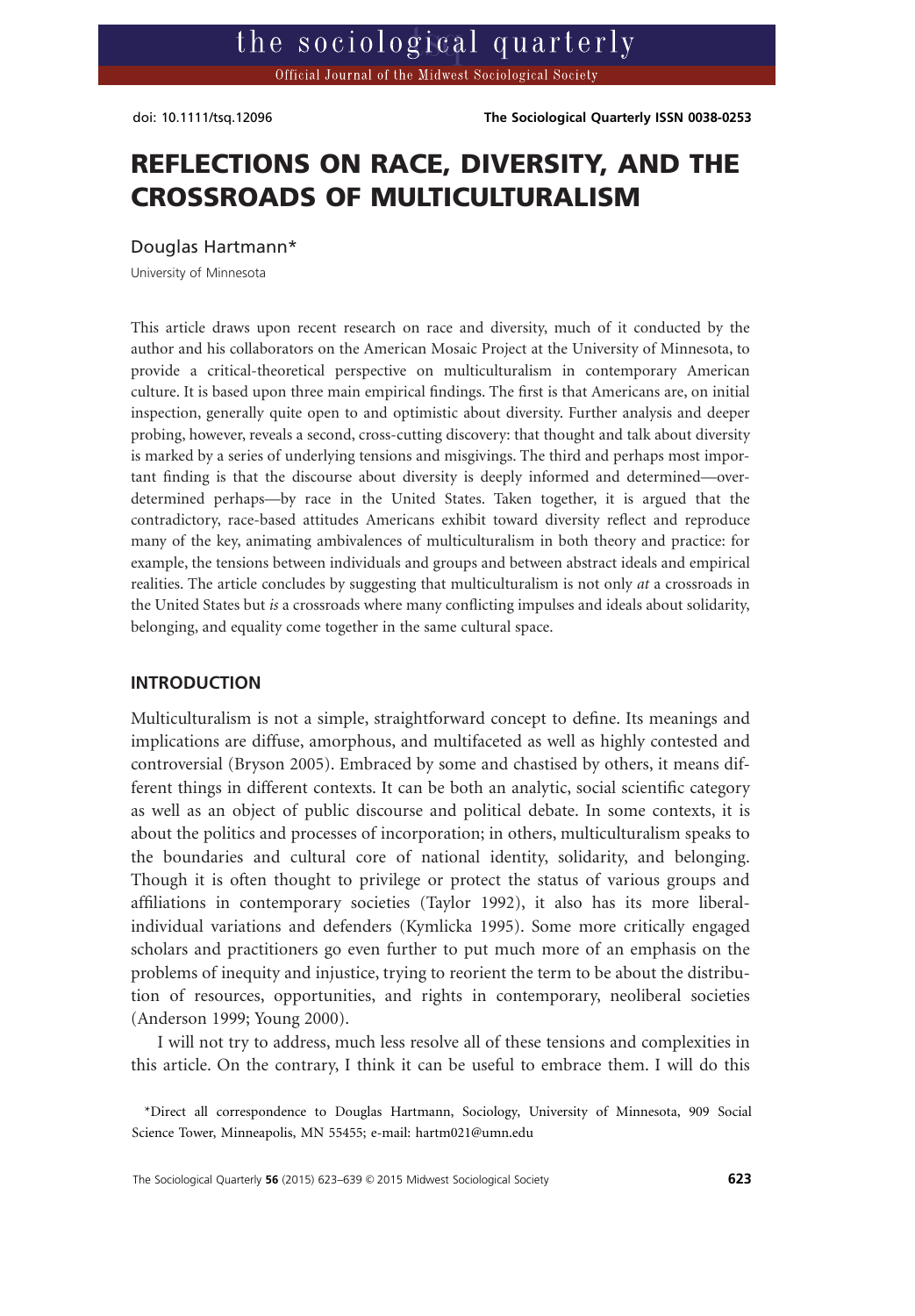somewhat indirectly by discussing the relations between and among the discourses of race, diversity, and multiculturalism in contemporary American culture. More specifically, I will review some of the ways in which studies of diversity, mostly in the United States and much of it my own work with various collaborators and coauthors, can help us understand the puzzle and challenge of multiculturalism in contemporary American culture.

This discussion will be based on several specific empirical findings about the diversity discourse in the United States today, but two overarching points will be central. The first is that although much thought and talk about diversity and difference in contemporary culture is ostensibly optimistic and uplifting, American discourse about diversity is actually marked and structured by a series of tensions and ambiguities, cultural ambivalences that run deep in and cut across much social solidarity, collective identity, and belonging in a liberal democratic context. The second is that the discourse on diversity in the contemporary United States is thoroughly informed and dominated by racial images, ideologies, and ideals. Taken together, these two dimensions of the diversity discourse illustrate many of the key tensions and ambivalences about multicultural theory and practice in the post–Civil Rights, postcolonial world. Ultimately, in fact, I suggest that it is useful to think of multiculturalism not so much as being *at* a crossroads at this particular historical moment—the impasse suggested by the title of this special issue—as it *is* a crossroads, a place where so many of our of conflicting, ambivalent ideas and ideals, both societal and social theoretical, about solidarity, incorporation, and belonging come together in the same cultural space.

### **MULTICULTURALISM: A WORKING DEFINITION AND ANALYTIC FRAME**

Although my goal is to work through some recent research on race and diversity in order to generate various reflections and insights on multiculturalism, it is probably helpful and perhaps necessary to begin with at least a working conception of multiculturalism itself. I will use the definition that Peter Kivisto, the editor of this special symposium, offered in the pages of this journal not so long ago:

Multiculturalism can be construed as a project—a moral project—with the goal being to learn to live with diversity in ways that promote equality, justice, and expanded levels of social solidarity predicated on mutual recognition and respect, intercultural dialogue and exchange, and a fair distribution of resources. (Kivisto 2012:4)

Kivisto's formulation is a unique, useful, and thoroughly sociological starting point. It defines multiculturalism not as a demographic phenomenon or arrangement of people or social groups (those would be the "diversity" Kivisto says we are "learning to live with"), but rather as the cultural-political process of figuring out how to understand, engage, and address the emerging demographic realities of extensive and/or increasingly high levels of social and cultural difference in modern nation-states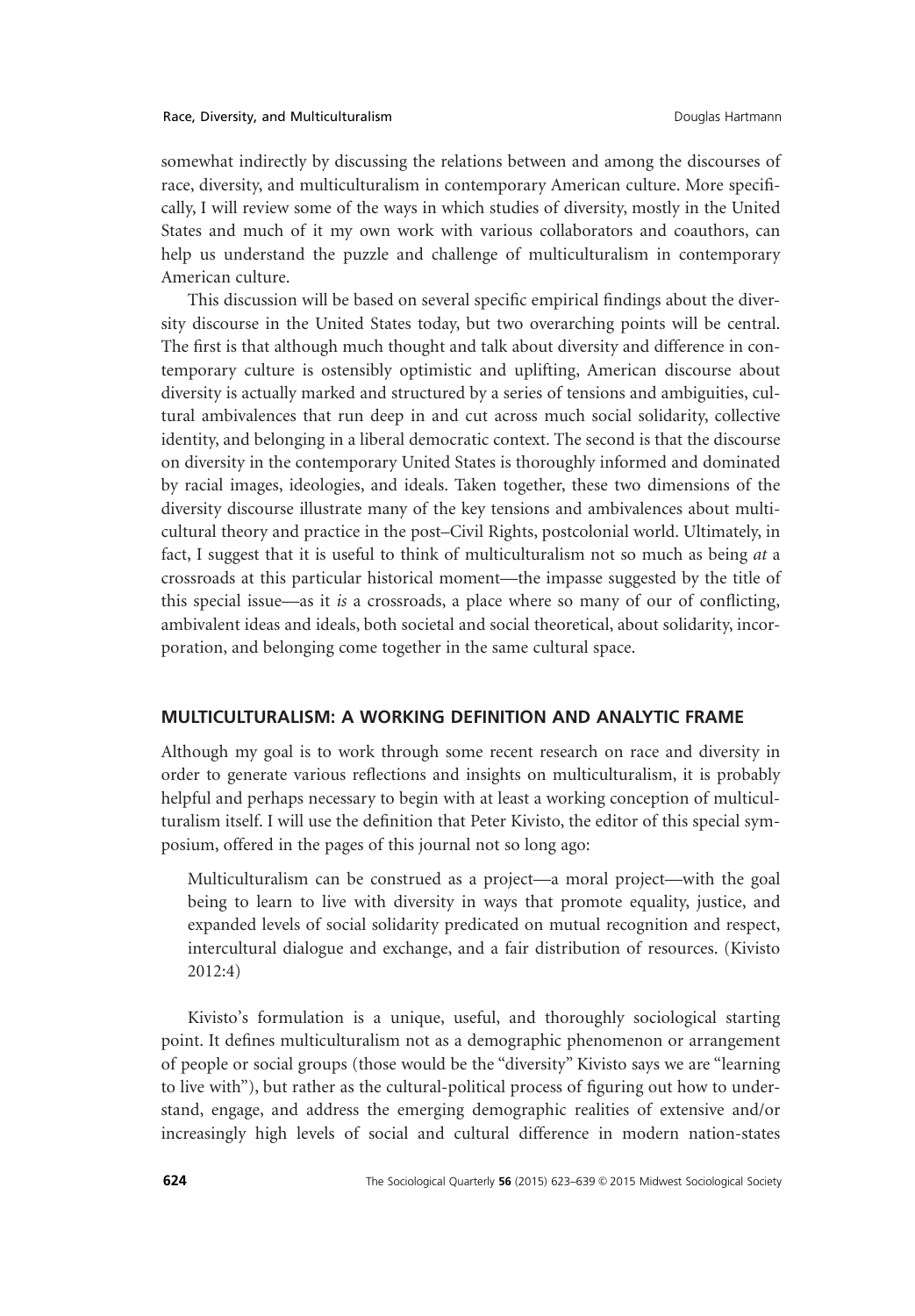(Vertovec 2007). This is akin, in my reading, to what democracy was (in relation to equality) for Alexis de Tocqueville in *Democracy in America*: the political project of dealing with the power and pervasive social facts of equality as an ideal and condition in the modern world. This is not to deny multiculturalism itself is a social fact—Kivisto clearly and correctly believes it to be an empirical reality of its own—but rather to suggest that the kind of fact or reality that it is, is more of a cultural nature than a demographic or material one, the project or movement of dealing with and incorporating the multifaceted social differences that we see in modern nations.

A second dimension of Kivisto's definition that jumps off the page is its normative character, his moralistic framing of multiculturalism. With terms like "equality," "justice," and "expanded levels of solidarity," as well as "mutual recognition and respect," "intercultural dialogue and exchange," and a "fair distribution of resources," this emphasis is pervasive. However, it is not particularly precise. After all, these are all quite different standards or criteria against which one would either analyze diversity, promote it, or attempt to actually deal with the problems or challenges associated with it in the actual, empirical world. This is not accidental. Unlike critical theorists or multicultural activists of various stripes, Kivisto's goal is not to defend or advocate for a particular definition, vision, or objective; nor is it to identify the specific social groups or categories that should be prioritized for analysis and action. Rather, the objective is to generate a conceptual frame, a sociological framework, for understanding and assessing all the various movements and initiatives, aspirations, and interests that can and/or should be considered under the "multicultural umbrella." Operating between normative theory and the grounded realities of social actors and action, Kivisto's intent is to produce "not multicultural theory" but "a sociological account [or theory] of multiculturalism." Indeed, the first part of Kivisto's essay identifies and elaborates upon the different types of "claims" that fall under this umbrella.

Much of Kivisto's emphasis in the article as a whole is on social collectivities or communities that are somehow marginalized, disadvantaged, or excluded in the mainstream, dominant culture. True to sociology's roots, the material conditions of engagement and inclusion—signaled by the terms "equality" and "justice" and "the fair distribution of resources"—are part of the puzzle of solidarity and belonging, but more cultural or ideological components also receive pride of place in Kivisto's framework. The primary thrust of the second half of Kivisto's essay—and perhaps its most generative and original contribution—is to use Erving Goffman's famous analysis of stigma to suggest the specific ways in which various communities outside of the typical, normative bounds of solidarity be addressed and incorporated into the whole. Framed as such, Kivisto is also problematizing the very visions of unity, solidarity, and belonging believed necessary to organize and define any larger social unit. As the phrase "expanded levels of solidarity" suggests, dealing with difference in this framework is not just a one-way street, a unidirectional process where those who are somehow different or outside the margins of the mainstream are changed to become like everyone else. Instead, the project of multiculturalism is better understood as an iterative or dialogical process where newcomers may adapt and change to a certain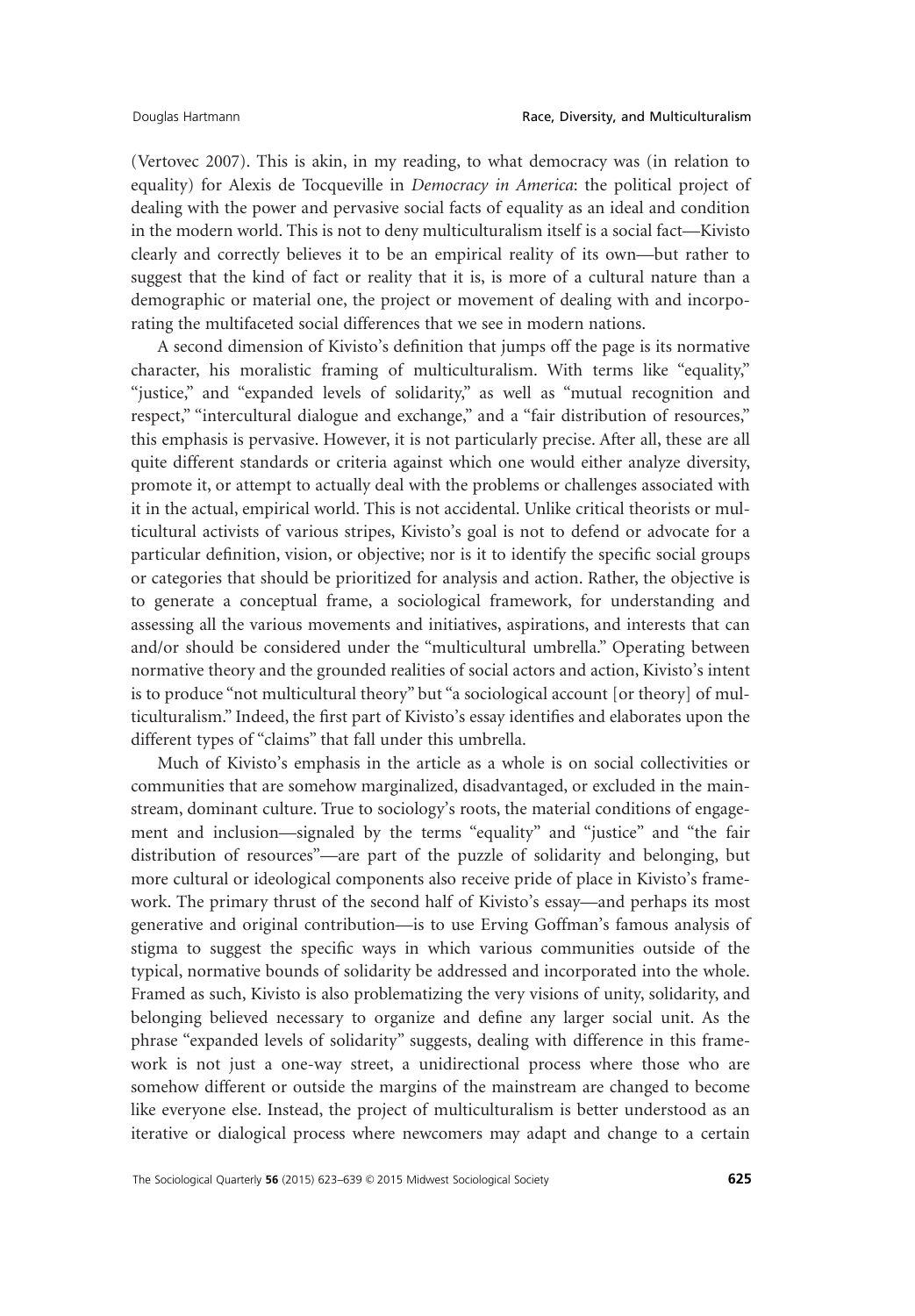degree, but the core culture or social system itself also adapts and changes in ways that accommodate it to these new practices and traditions. If multiculturalism is conceived of in terms of incorporation, what we would have here would be "a new, more responsive multicultural mode of incorporation" (Alexander 2001), wherein distinctive group histories, collective identities, and cultural practices are not sacrificed or subsumed in the name of some larger unity, but in fact retain some semblance of their distinctiveness and thus contribute key aspects of an emergent, more expansive vision of solidarity and belonging.

Again, Kivisto's overarching point is not to take a stand on multiculturalism *per se*, but to frame and better sociologically theorize the different ways in which the whole range of projects, initiatives, and movements dealing with difference can be approached, both analytically and in terms of practical politics. This project of identifying and elaborating the different conceptual challenges of multiculturalism sociologically is one to which I am quite sympathetic. Indeed, in a theoretical paper I wrote with Joe Gerteis (Hartmann and Gerteis 2005), we distinguished different modes of "dealing with difference," based upon two key dimensions: (1) their particular prioritization of individuals or groups as units of action and attention, and (2) their normative foundations—specifically their reliance on abstract procedural principles as versus more substantive cultural commitments. This yielded three types of "incorporation" cosmopolitanism, segmented pluralism, and interactive multiculturalism—that stood in contrast to traditional assimilationist approaches. But this work is far from finished. The ongoing challenges of this big-picture, sociological framing of multiculturalism can be illustrated, and understandings further developed, I believe, in the context of the challenges of diversity and race as they are understood and experienced in the contemporary United States. I will now explore this idea in the context of research on these topics that I have been conducting with collaborators on the American Mosaic Project at the University of Minnesota.

# **THE DISCOURSE ABOUT DIVERSITY: FINDINGS FROM THE AMERICAN MOSAIC PROJECT**

The American Mosaic Project (https://www.soc.umn.edu/research/amp.html) is an ongoing, multimethod study of race, religion, diversity, and collective identity in the contemporary United States. With my colleagues Joseph Gerteis and Penny Edgell, I helped to launch the project a little over a decade ago with a national telephone survey of American attitudes, identities, and experiences on these topics. That survey was followed up the next year with ethnographic fieldwork and in-depth interviewing in four major metropolitan areas (Atlanta, Boston, Los Angeles, and the Twin Cities of Minnesota). A series of papers based upon these data has been published in the years since including analyses of anti-atheist sentiment, racial attitudes and identities, understandings of the role of religion in public life, anti-Semitism, and cultural conceptions of difference and diversity. This past year, a new, nationally representative Internet survey (Boundaries in the American Mosaic, 2014) was fielded in order to replicate,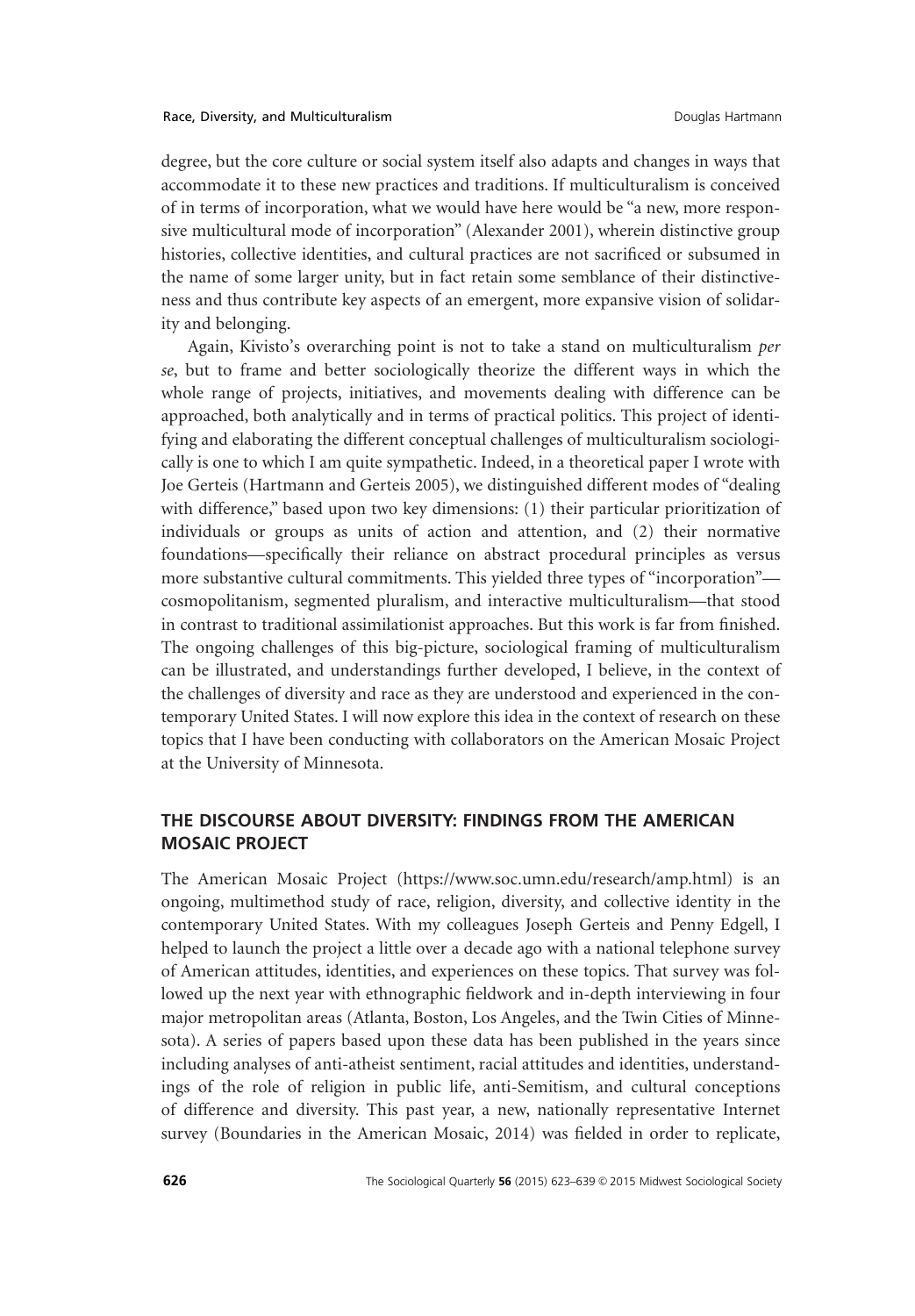update, reevaluate, and extend findings from the original rounds of data collection and analysis.

My goal here is to provide an overview of the work related to the diversity discourse and ideas about race developed primarily out of the earlier rounds of data collection and analysis. This includes empirical papers on attitudes about diversity and social solidarity broadly conceived (Bell and Hartmann 2007; Edgell and Tranby 2010; Hartmann et al. 2011; Gerteis, Hartmann, and Edgell n.d.), analyses of both whiteness (Croll 2007; Hartmann, Gerteis, and Croll 2009) and color blindness (Manning, Hartmann, and Gerteis n.d.), as well as some theoretical work on diversity and race (Hartmann and Bell 2011) and multiculturalism (Hartmann and Gerteis 2005).

Kivisto points out that Vertovec and Wessendorf (2010) suggest the word "diversity" now does much of the work that "multicultural" used to do, and notes that Thomas Faist (2009) goes even further to argue that diversity itself should be seen as "a new mode of incorporation, similar to but distinct from multiculturalism" (see also Ahmed 2007). Even further, David Embrick (2011) recently identified the phenomenon of "diversity ideology" as a driving, if problematic force in corporate America. The focus of the Mosaic research and analysis I am highlighting here is a bit different. It looks at diversity not as an alternative discourse for, or approach to, talking about multiculturalism (though it may be that), but instead as talk and thought about the societal realities of diversity itself (see also Vertovec 2007). I will review and reconstruct this work in order to suggest the implications that the term and our analysis of it have for Kivisto's project of producing a distinctive sociological understanding of multiculturalism.

#### **Upbeat, Open, and Optimistic**

The first and most basic empirical result from these various studies is that Americans are generally quite open and upbeat about the term diversity. In the initial Mosaic telephone survey of a representative sample of some 2,000 Americans, for example, nearly half of all respondents agreed with the statement "Diversity is mostly a strength for the country." While some respondents were not quite so unequivocal (just over half characterized diversity as "both a weakness and a strength"), less than 5 percent of those surveyed saw diversity strictly as a weakness. Americans also saw the benefits of diversity in their own lives. Sixty-four percent of respondents strongly agreed that diversity was valuable in their cities and towns; 71 percent strongly valued having diverse friends. When we added in those who "somewhat agreed," diversity was valued by over 90 percent of respondents in both locales and friendship networks. What stands out about these findings is not only that Americans acknowledge and accept diversity (are "learning to live with it," in Kivisto's terms), but that they are upbeat and optimistic about it. Diversity, in other words, was a phenomenon to be embraced, celebrated. This basic response pattern held, with only minor variations and exceptions, across the usual social cleavages of race, religion, political ideology, region, and education.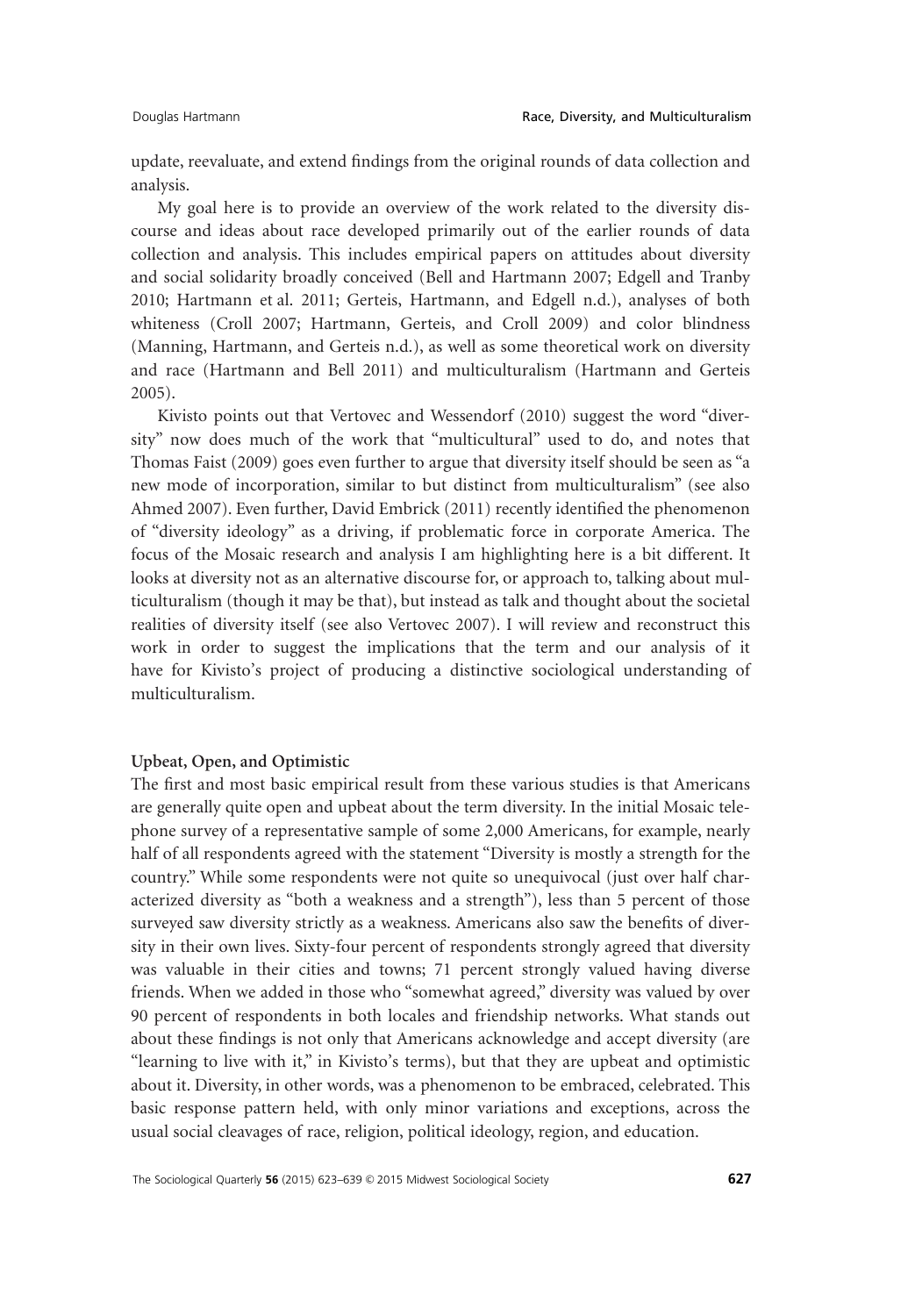Our understanding of the basic, upbeat, and optimistic view of diversity was deepened and developed in follow-up interviewing. The starting point of our first major paper on diversity, which appeared in the *American Sociological Review* (Bell and Hartmann 2007), was a simple, straightforward question posed to interviewees: "What does diversity mean to you?" Responses to this open-ended question were, as we reported, "evenly divided into two types." On one hand, about half of our interviewees gave basic, general definitions of the term, "listing a large, often seemingly all-encompassing list of social differences that they believed fell under the general rubric of cultural diversity—gender, sexuality, race, ethnicity, religion, ability, etc." On the other hand, the other half of the sample described diversity as more of "a social project or initiative," a moral imperative along the lines that Kivisto defined multiculturalism. Even here, however, our respondents were all generally upbeat and optimistic about the term itself—seeing diversity as an arena of opportunity, growth, and strength for the country, communities, and organizations.

Our most recent analysis, while still preliminary, has essentially confirmed these initial results and claims. In spring 2014, about 53 percent of a representative sample of Americans identified diversity in the United States as "mostly a strength," and over three-quarters (77 percent) saw the concept of diversity as applying to "social differences of all types including race, religion, gender, and sexuality." Other new survey items provided even stronger evidence that Americans feel good about diversity and dealing with diversity. For example, about 85 percent of respondents somewhat or strongly agreed that they value having people who are different from them in their communities and rate their experiences with different people positively, and 71 percent say that Americans can have different values and traditions, as long as they all follow the same rules and laws. Returning again to our general, basic question, we find that support for diversity as a source of strength holds across racial lines: 51 percent of whites, 51 percent of African Americans, and 57 percent of Hispanics. (Interestingly, those who claimed some other nonwhite identity or more than one racial affiliation were the outlier groups, at 64 percent and 67 percent, respectively.)

#### **Conflicted and Fraught with Ambiguity**

Why are Americans so open to and upbeat about diversity? What is it about diversity that appeals to Americans? Answering these questions is where things quickly began to get more complicated, and led us into the second two empirical themes that have become the cornerstones of my understanding of American conception of diversity and its implications for multiculturalism. One of these comes out of the challenges Americans have in providing a consistent, well-supported explanation of the perceived value and benefits of diversity.

In spite of their initial, generally open, and upbeat responses to questions about diversity, we discovered that respondents often found it difficult in actual, face-to-face interviews to explain what it is about "diversity" that they believed to be positive and beneficial. Most could offer only general platitudes or partisan tautologies (statements such as "diversity is good because we are a diverse society"), or reiterate the long list of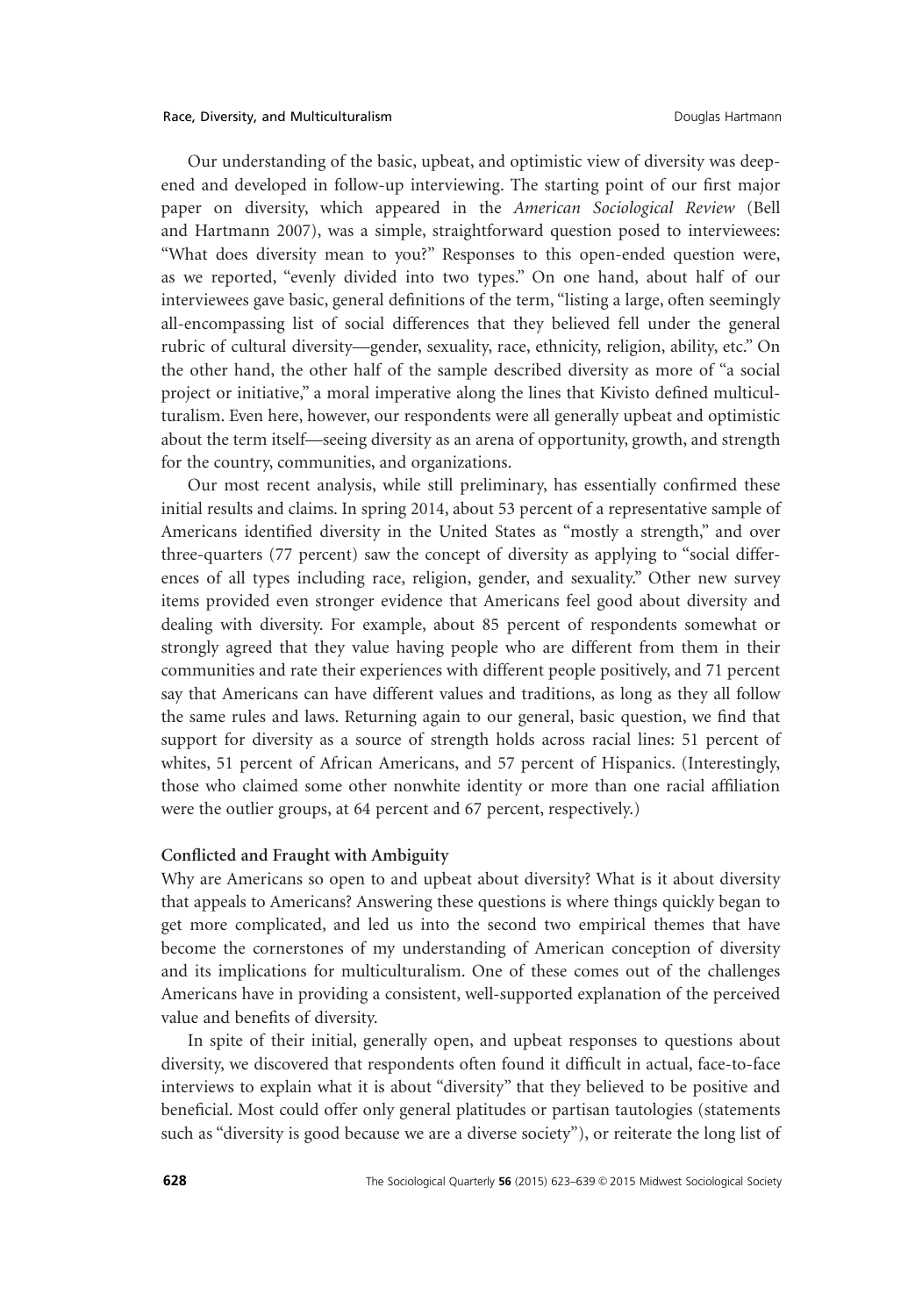social differences they said diversity included. There was some talk of expanded food choices and other cultural variety, but when pushed to talk about diversity more extensively or give examples of their own experiences with difference, our respondents were just as likely to talk about the problems, conflicts, and challenges posed by difference in social life as to support their initial, generally positive responses.

This uneven or conflicted orientation to diversity was most obvious and easy to document in our interviews; however, the responses to open-ended questions on our survey also exhibited this pattern. Asked to expand upon both the benefits and drawbacks of diversity by phone interviewers, our respondents had more—not a lot, but more—to say about the problems posed by difference, and even respondents who saw diversity as an unqualified "good," were more than able to talk about the challenges they believed diversity presented in social life. Three basic concerns about diversity emerged in this context. Cultural disunity and fragmentation was the most common issue, expressed by about a third of respondents. About a quarter of respondents said that their primary concerns about diversity were those having to do with misunderstanding and intolerance, while just under 15 percent were worried about issues of equality, equal opportunity, and fairness. In short, although the vast majority of respondents initially described diversity as an unqualified strength or something of a mix of positive and problematic elements, respondents were more likely to have more and more specific things to say about the drawbacks than the benefits.

The more general point, then, is that positive attitudes about diversity run relatively thin and are fraught with cross-cutting questions and concerns. Much of our subsequent analytic work on the project has been to unpack the various tensions that can be detected in this discourse, each of which begins to anticipate and set up my present argument about multiculturalism. For example, one common tension in diversity talk was between understanding difference as an individual attribute or characteristic, as opposed to some kind of more categorical, group-based distinctions. Extending from this, Americans appeared quite comfortable and indeed supportive of seeing each individual person's right to individuality as understood and expressed through a range of differentiating background characteristics and affiliations. At the same time, they have difficulty defending and affirming group-level obligations and commitments on their own terms as well as in terms of their relation to broader cultural unity and solidarity. When it comes to the nation as a whole, in fact, group-based differences are often seen to be destabilizing, fragmenting, divisive, while for individuals they can be distinctive and empowering.

Another ambiguity that appeared in the way Americans talked and thought about diversity was between a description of social conditions as they actually are as contrasted with the ideals or aspirations of how they should be. This is the well-known is/ought distinction where the "ought" calls attention to the ideals we are striving for or aspiring to. One is descriptive, the other prescriptive. In the context of talking about diversity, the two often got conflated into a single-muddled mess.

Yet, another complication we found in our interviews had to do with inequality and its relation to difference. The concepts of equity, access, opportunity, and justice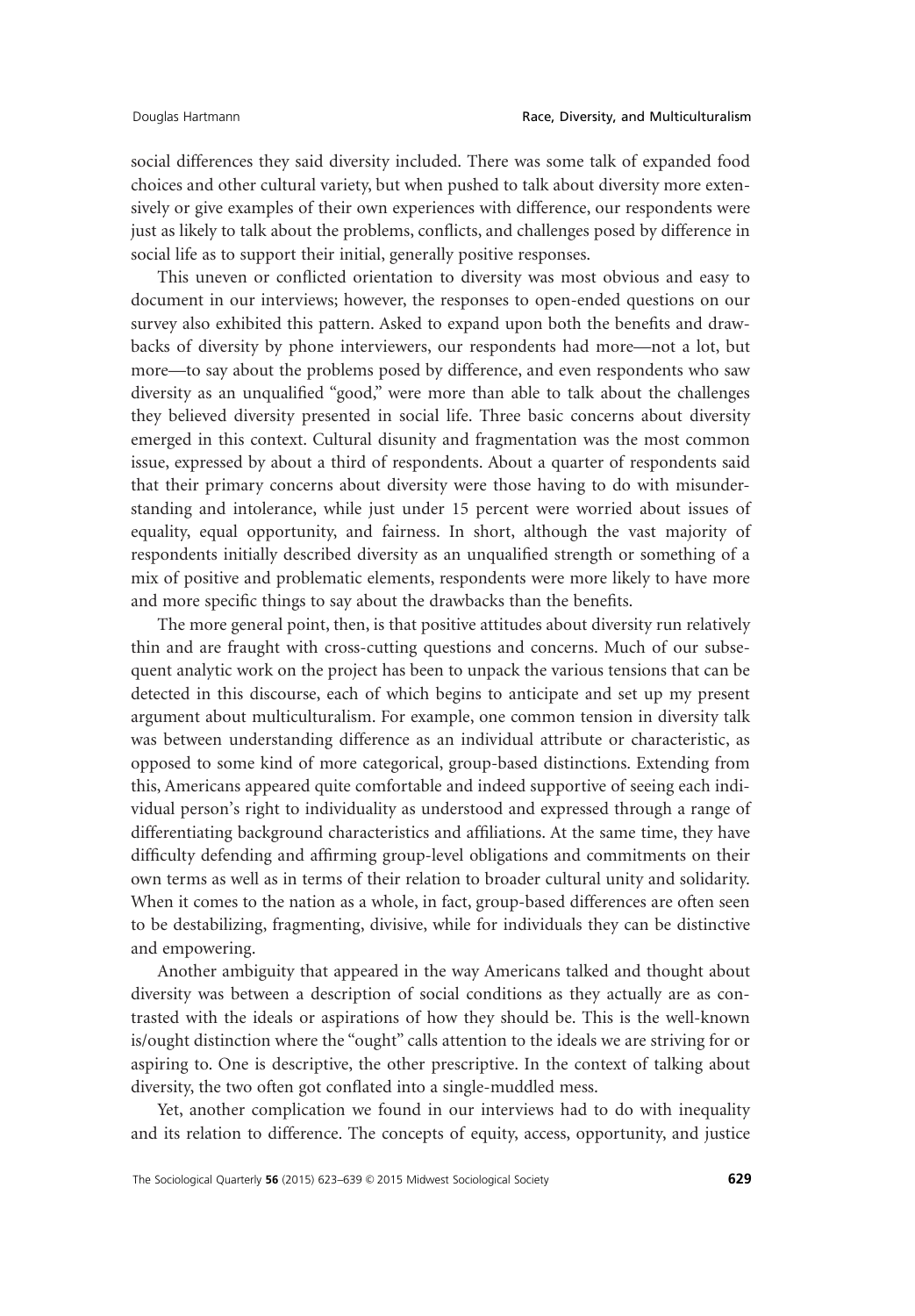have been a major point of interest for the Mosaic Project given our sense that many of the social problems associated with diversity in the United States result from disparities, inequalities, and injustices that are historically and currently associated with social difference in this country. One of the tragedies of American pluralism, as Steven Steinberg (2001) has argued, is that it has come primarily at the cost of tremendous social inequities. Yet, when we posed questions about how inequality and injustice should be understood in relation to diversity to our respondents, many of whom were otherwise articulate and well informed, we found that the interviews quickly bogged down. In fact, some of our interviewees got so confused, agitated, or angry that we had to shift the topic of conversation completely. In the context of thinking about diversity, it appears very difficult to talk about inequality; far easier, it would seem, to focus on culture, identity, and ideals (see also Michaels 2006).

In another, still unpublished content analysis of the open-ended diversity questions on our national telephone survey (Gerteis, Hartmann, and Edgell n.d.), we found that three main conceptual frames structure the ways in which Americans talk about diversity: for some, diversity is a project; for others (or in other contexts), diversity is a phenomena that problematizes issues of order and solidarity; and, it can also serve as a concept that signals issues relating to individual opportunities (or lack thereof), personal growth, cultural changes, and merit in American culture. The interesting point in this analysis is that the different frames for talking about diversity held across both the "strength" and "problem" responses. When diversity was understood to revolve around issues of solidarity and order, this could come from folks who thought unity was compromised in some way by diversity or expanded and strengthened; similarly, when it came to individualism, diversity could be seen either as an enhancement of or detriment to individual merit and opportunity. But what stood out overall—and again this seemed once again to hold across the usual cleavages of race, religion, ideology, and political affiliation—is that Americans had deeply conflicted views about difference and that these ambiguities and ambivalences seem to be structured by tensions inherent in standard liberal democratic social theory itself.

#### **Deeply Informed and Structured by Race**

The tensions between individuals and groups as well as between moral aspirations and uncomfortable empirical realities run deep in liberal democratic thought and practice. This is, of course, a key point for me in this particular article. But before I go on to make clear the implications for theorizing multiculturalism, let me point out the other essential dimension of the discourse about diversity that emerged in our studies: that American responses to questions about difference and diversity were overwhelmingly about race and/or filtered through a racial lens.

The claim about the racialized nature of the discourse on diversity in the United States is actually a bit less of a straightforward, empirical finding than the previous two points. In all of our various research formats, most Americans have been either unwilling or unable to define diversity in explicitly racial terms. In our most recent Mosaic surveys, for example, only 12 percent of respondents associated diversity explicitly and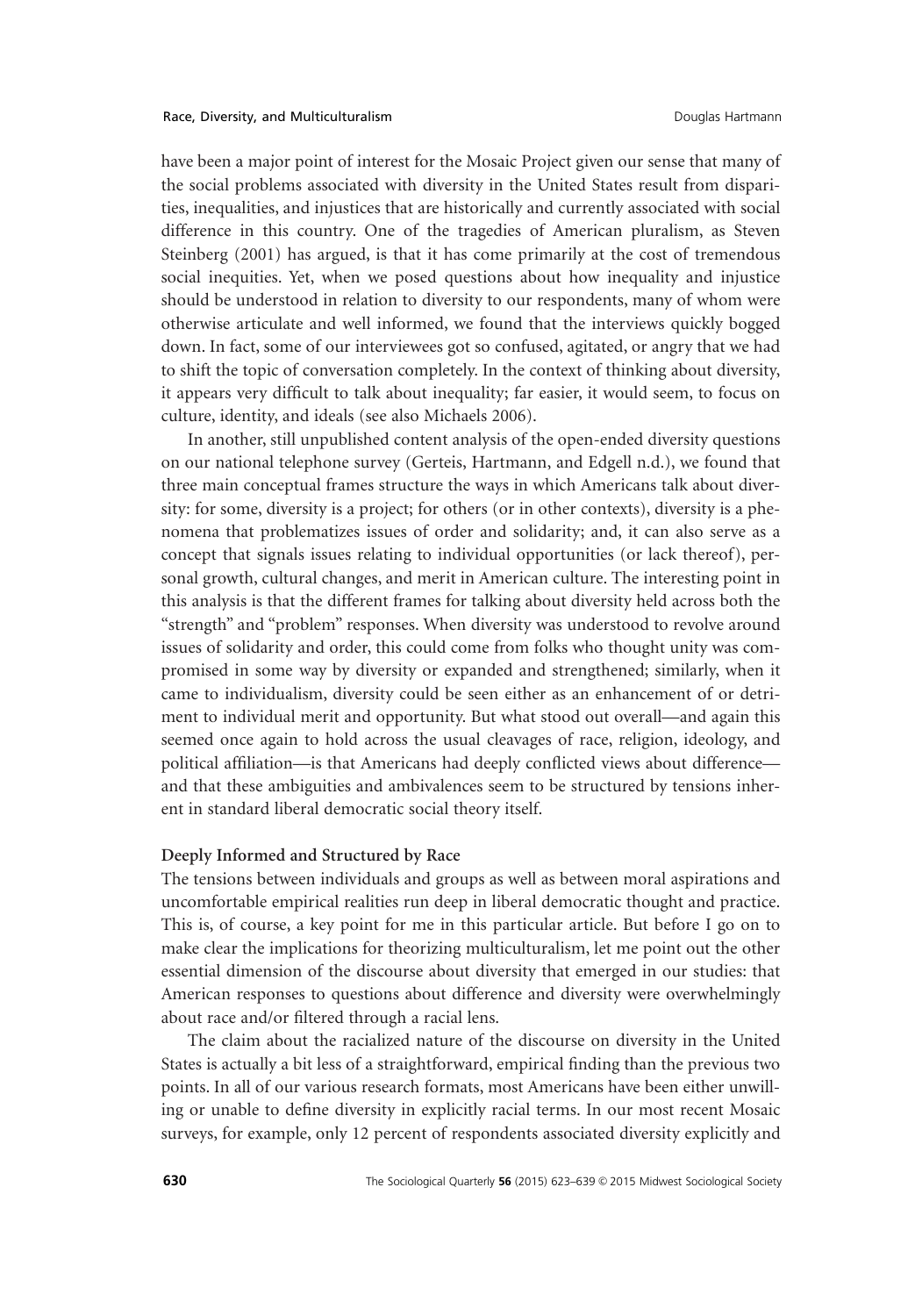exclusively with race, while almost 80 percent of respondents (76 percent) said that for them, the term refers to "social differences of all types" (almost one-tenth were not sure). However, what became obvious in our in-depth interviews and fieldwork is that when Americans were asked about diversity, they were either directly talking about race, or their ideas were informed by racialized experiences and assumptions. To wit: as we pushed our respondents to provide anecdotes and examples that captured their own understandings of and experiences with difference, most of the stories they told were about race. When talking about those who were somehow "different," it was almost always racial or ethnic "others" who were referenced. In addition, even those respondents who explicitly denied that they believed diversity was about race allowed that "other" people they knew use diversity as a euphemism or "buzzword" for talking about race. In other words, the discourse about diversity is deeply structured and informed, at least in the United States, by the language of and experiences with race.

Realizing the entangled, deeply intertwined relationship between thinking about race and talking about diversity is not, in and of itself, a particularly striking or surprising discovery. In recent years, scholars both in the United States and elsewhere have not only made similar observations but have based entire studies and books on the point—in higher education (Berrey 2011; Warikoo and de Novais 2015), corporate America (Embrick 2011; Berrey 2015), public policy (Moore and Bell 2011), and contexts of neighborhood associations and community organizing (Burke 2012). Some including myself (Hartmann and Bell 2011)—have argued that diversity is the new language for talking about race, or even that race is a dominant discourse for talking about all forms of difference in the contemporary, postcolonial world (cf. Memmi 1982/2000). And such arguments—especially in concert with late–twentieth century migration patterns—have certainly exploded traditional black–white binaries for thinking about race itself. Extending from these interpretations, I want to suggest that this thoroughly conflicted, deeply racialized discourse about diversity shapes and complicates public understandings of the many different sources of difference and distinction in contemporary American society and, ultimately, of multiculturalism itself. This insight can help us understand why Americans—both scholars and regular folks alike—are so deeply conflicted and ambivalent about multiculturalism in both theory and practice.

#### **IMPLICATIONS AND REVELATIONS**

A large part of what makes multiculturalism so challenging, at least in the Western world, is the way it is based upon and brings together some of the most fundamental tensions and complexities of social thought and action in liberal, democratic contexts: the tensions between individuals and groups, between minorities and the majority, between ideals and actualities, between unity and inequality. For example, liberal democratic theory puts a tremendous amount of energy and attention on the status and role of individuals in social life, but much less on the groups and subnational identities and affiliations that are so important in social life and the lives of individual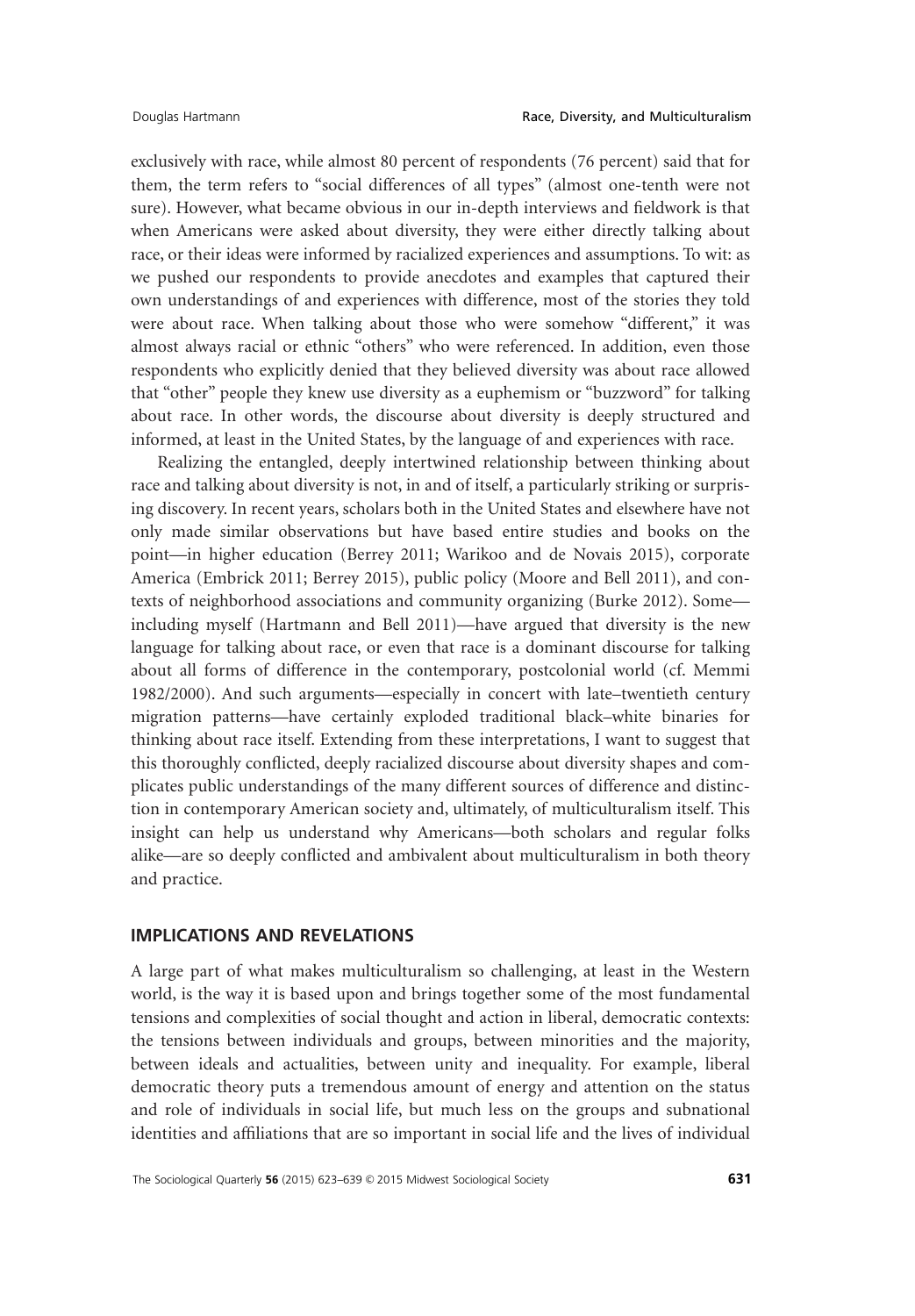citizens. Indeed, in many traditional racial theory and legal contexts, group-based identities and affiliations are less something to be recognized and protected than they are social phenomena that are to be minimized, set aside, or overcome. Conventional standards of justice are supposed to be agnostic or even blind to the affiliations that mark and define us as different. These points capture the essence of color blindness as a racial ideology, as well as anticipate the essence of sociological critique of the concept (Bonilla-Silva 2010; Obasogie 2013). Perhaps another way to put this is to consider the classic tripartite principles or ideals of the French revolution: *liberté*, *équalité*, and *fraternité*. Clearly, while Americans typically prioritize liberty, and talk a good deal about equality (especially insofar as it is balanced with or against the former), the category of fraternity—the category that alerts us to the importance of groups and social connections—gets far less attention or interest, often left instead to the ostensibly private realm of voluntary associations and civic culture. (Ironically, on this front, the French—even French intellectuals with Leftist credentials—seem to have had a more difficult time coming to terms with diversity than others [see, for example, Wieviorka 2014].)

This brings me to my first and most basic contention: that the deeply embedded tensions and ambivalences revealed in the discourse about diversity structure and dictate the ways in which multiculturalism is understood and experienced in the United States today. Dealing with diversity forces conversations and thinking at the very core of the deepest tensions and questions built into liberal democratic thought. It doesn't solve them, or even take a stand on them—at least not necessarily or automatically; rather, it simply animates and embodies them. These tensions are what the projects and challenges of multiculturalism are all about.

My second, more ambitious claim, then, is that the way in which the entire discourse about diversity is so deeply informed and structured by American understandings of and experiences with race serves to deepen and intensify the complexity of these challenges and the difficulty of resolving them easily or smoothly. The intensification of the tensions and ambivalences of the discourse about difference, distinction, and diversity under the pressures of race happens in some specific ways. For one, as Nina Eliasoph (1999) has argued, Americans have a basic, fundamental difficulty even just talking about race in general, especially in our politicized culture in particular. Thus, certain conversations—for example, those dealing with uncomfortable issues associated with diversity and especially those involving political considerations—are avoided, muted, or even silenced altogether (see also Pollock 2004; Embrick 2005). Ideologies of color blindness can be considered another variation on this theme. But avoidance is only part of the problem. The fact that race is associated with so many of the worst biggest historical indignities and embarrassments in the United States slavery, lynching, Jim Crow, redlining—as well as our most entrenched, persistent injustices and inequities—segregation, poverty, inferior health care and schooling, excessive punishment and policing, or simply racism itself—makes it more, rather than less difficult to recognize and grapple with the general realities and problems of difference in contemporary society. In other words, the racialization of the diversity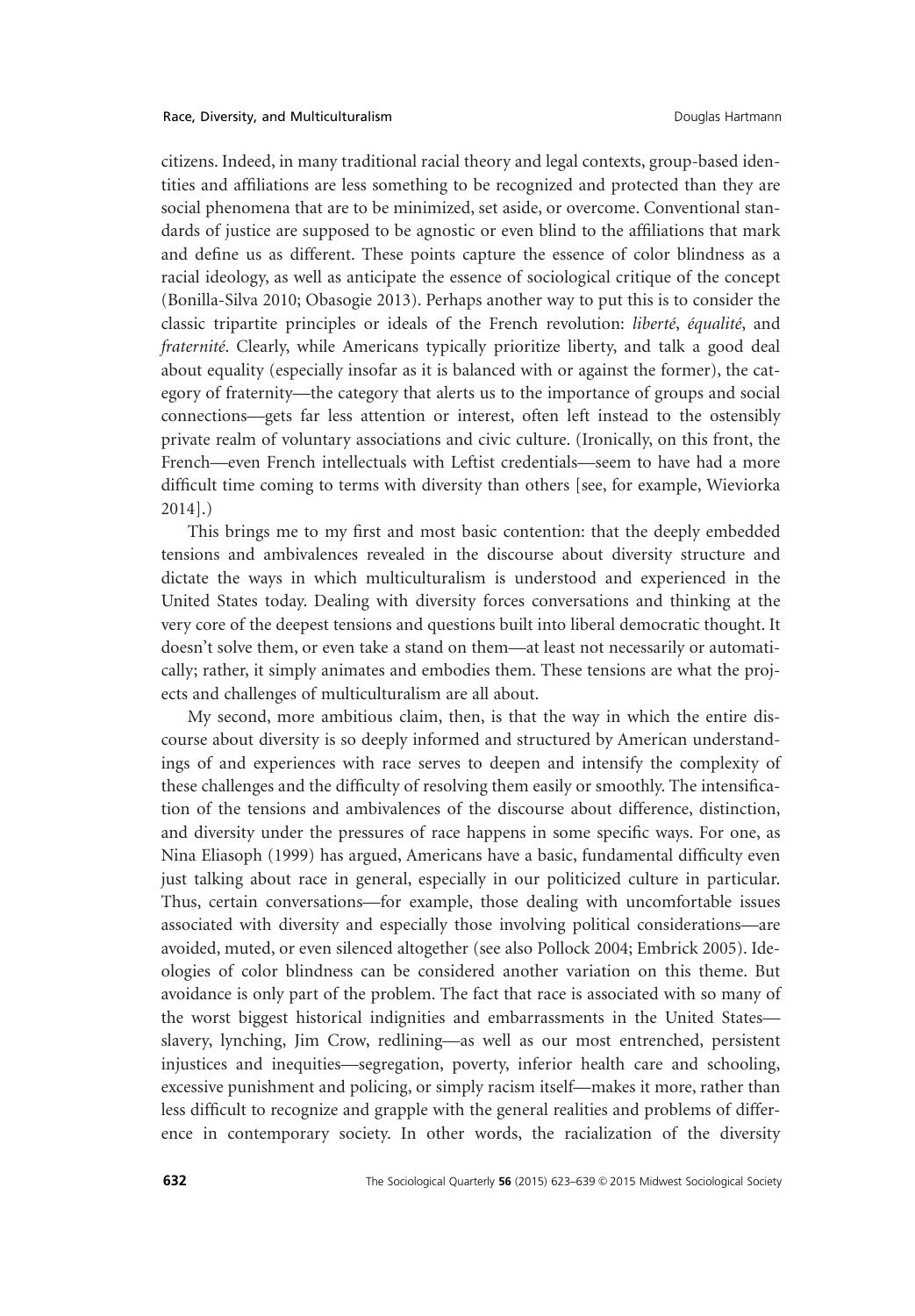discourse makes it seem like difference is always a problem, and a big one at that, something to be overcome or dispensed with, rather than embraced and engaged. With racial inequity, injustice, and racism itself as a backdrop, it is little wonder that the diversity discourse seems to perpetually mystify and obfuscate rather than illuminate issues of multicultural inclusion, claims to equity, and notions of solidarity and belonging.

In a more general way, I might say that all of the debates, contradictions, and confusions that mark and define American thinking about race (see Bobo and Charles 2009) get projected onto all of the differences associated with multiculturalism. This is where race comes to be about so much more than race. It is, in other words, not only about *what makes race* as it is about *what race makes*. Indeed, one of the great disappointments of much standard sociological research and thinking on race is that it is overly focused on the making of racial groups and boundaries and is only beginning to see the larger impacts and tentacles of race in so many aspects of American life, for so many different communities, organizations, institutions, and social practices.

Becoming aware of the deep, structuring significance of race in diversity discourse both in general and as it applies to multiculturalism more specifically also provides a direct connection to race-based critiques of contemporary society and culture in the United States. This is an important and somewhat different point. In the 2007 *ASR* paper, Joyce Bell and I drew upon race-based critical concepts of color blindness and white normativity to develop a race-critical analysis of the diversity discourse that I believe can be usefully extended and extrapolated to multiculturalism itself.

Informed by critiques of color blindness (Bonilla-Silva 2010; see also Carr 1997; Crenshaw 1997), for example, we argued that the complicated and conflicted ways in which Americans think and talk about diversity reflect the dynamics of color-blind ideology more generally. On the one hand, it hides and obscures the social problems associated with difference; on the other hand, it understands diversity more generally only to the extent that difference is an element of individuals' identities that should be tolerated, perhaps even celebrated, but not as the basis for complaints about inequality or group-based interests. We also argued that the diversity discourse rests on a white cultural perspective—a taken-for-granted, typically white center or core that masks both privilege and social inequality through the existence of taken-for-granted cultural norms and assumptions often expressed through expectations for cultural assimilation, accommodation, and change on behalf of those who are believed to be different.

During our analysis, Bell and I (2007) noted that when talking about diversity, people often used the language of "welcoming people from different backgrounds" or "respecting people who are different" and we were forced to ask "different from what?" What was left unspoken is who was doing the welcoming; who is doing the respecting and who is being welcomed. This language, in our view, gave agency—the ability to welcome or respect or tolerate—to an undefined, but implied, "we." We made the case that when diversity is understood not in an abstract sense, but in its actual context referring to the racial reality of society structured by white supremacy—it becomes much clearer that this way of doing race affirms the centrality of whiteness and its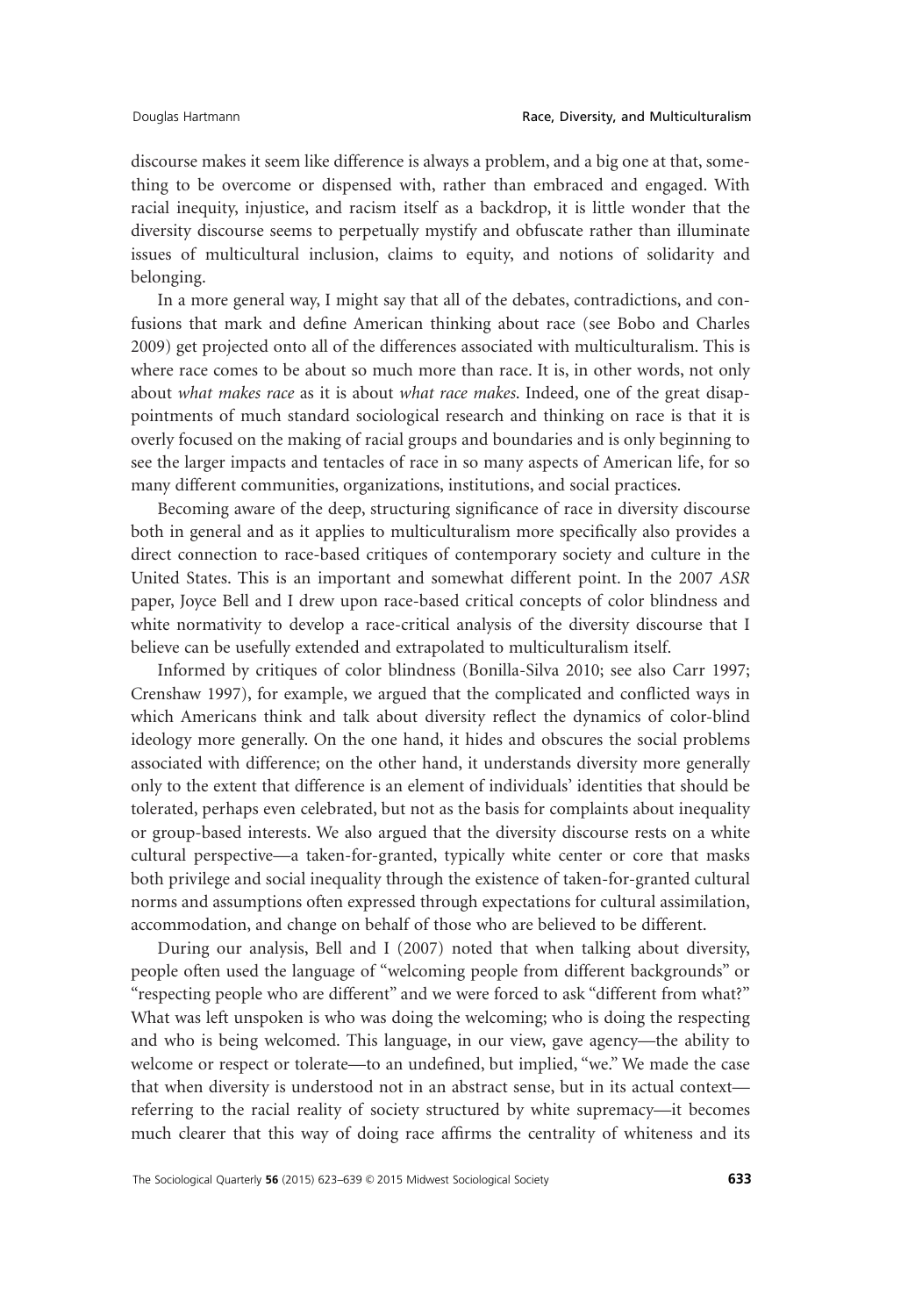ability to obscure racial inequality. We argued that ideas about "different" cultures, languages, and values simply could not be separated from a societal context in which a white majority occupies a place of higher power, prestige, and social esteem.

I am suggesting that the phenomena of cultural blindness and normativity, made manifest in a race-specific analysis, too often hold for multiculturalism itself. They apply, in short, to all forms of social and cultural difference, not just race. This is not my argument or insight alone. Such analyses and interpretations are beginning to take hold in the literature. For example, Meghan Burke's (2012) in-depth interviews and fieldwork with residents active in three racially diverse Chicago neighborhoods show how the abstract racial discourse of white residents who genuinely wish to celebrate diversity still struggle to escape the dominant ideology of color blindness in communities where whites hold disproportionate decision-making power and influence. Burke argues that this kind of race talk unintentionally recreates a white habitus, preserving the comforts and privileges attached to whiteness despite their pro-diversity stance. Moreover, she uses the notion of cultural ambivalence to capture a deep commitment to racial diversity in the abstract, but reliance on color-blind ideologies to inform specific patterns of action. Burke's research demonstrates how the tensions between color blindness and ideals of diversity in awkward combination with the realities of privilege and inequality actually complicate the quest for equality and social justice—and, I might add in the context of this article, multiculturalism itself—in America today.

A related, race-based critique of multiculturalism comes from Alana Lentin and Gavan Titley (2011). Based upon European examples and evidence, they argue that multiculturalism has actually "become a central site for coded debates about belonging, race, legitimacy, and social futures in a globalized, neoliberal era" (Lentin and Titley 2011: 4) Lentin and Titley explain, as I summarized in a recent review, how in a supposedly postracial, color-blind era, much public talk about difference and multiculturalism reduces problems of migrant incorporation and mobility (or lack thereof) to questions of immigrant "culture" that both minimize the challenges of maintaining a truly multicultural society and reduce its inherent problems to the agency and choice of otherwise marginalized, disempowered groups. In other words, it blames migrants themselves for whatever difficulties and shortcomings they experience in their new countries and cultures. Lentin and Titley also criticize the conventional attack on multiculturalism for its misplaced emphasis on tolerance and excessive catering to group separatism, which, among other things, misses the conditions of social and economic inequality that should accompany concerns about solidarity. They also suggest that distinctions between "good diversity" and "bad diversity" actually serve to produce and reinforce subtler, new commonsense distinctions and hierarchies.

An even more sustained, empirically grounded critique comes from Ellen Berrey's (2015) research on diversity programs and policies that were operationalized in different institutional domains and social settings—namely, the Rogers Park neighborhood in Chicago, the University of Michigan, and a Fortune 500 company. Berrey demonstrates that we are in the middle of a new, post–Civil Rights era where old discourses and frames about inequality, fairness, and rights (not to mention discrimination and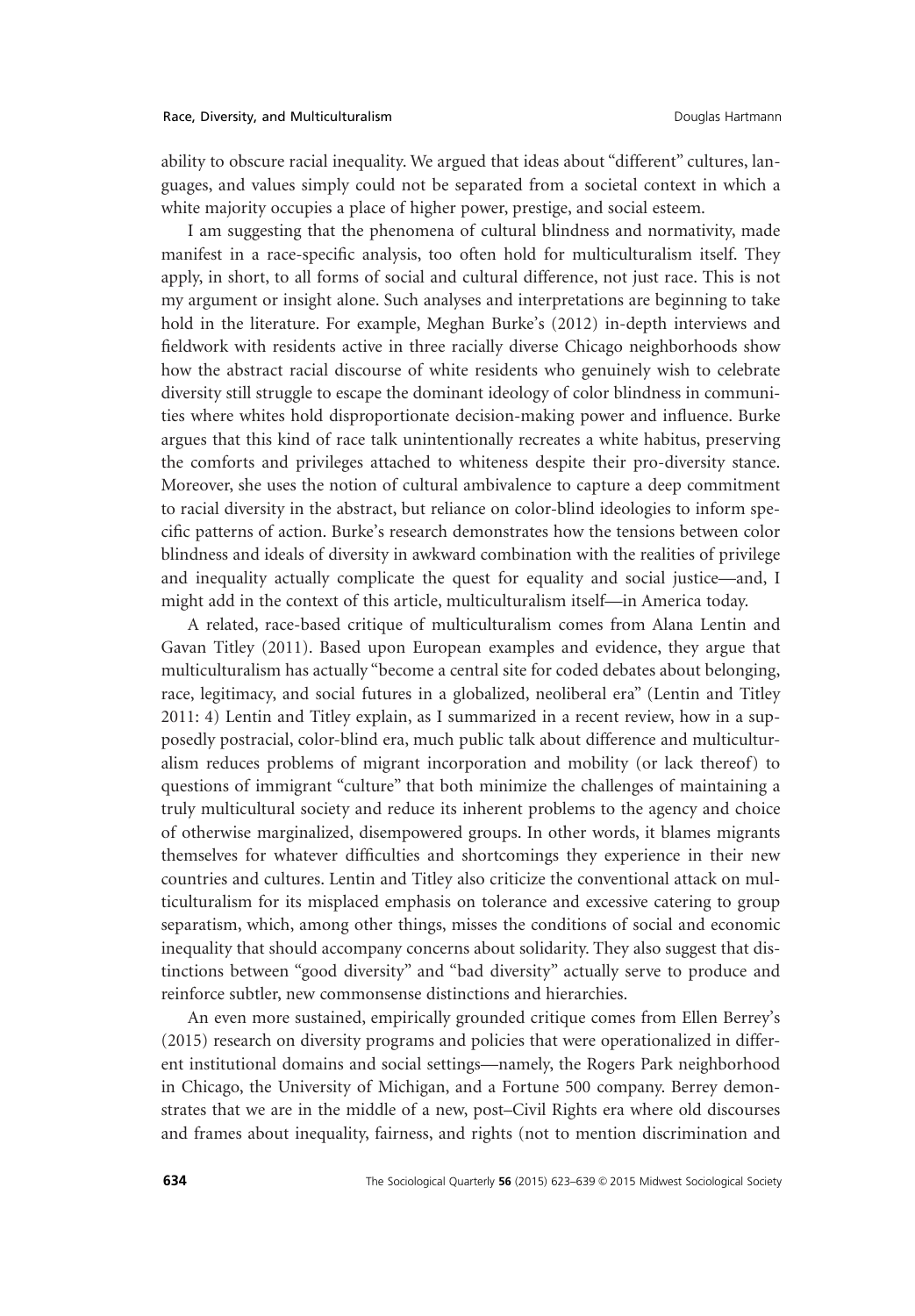equal protection) are giving way to new, more multicultural approaches that privilege identity, difference, and diversity. Berrey's principal contribution is to show that while these new discourses and programs are quite popular and appear progressive, this multicultural frame has often done more to muddle or confuse social issues and policy approaches to social inequality, especially regarding those that involve race. Even worse, they often get co-opted, or as Omi and Winant (2015) might put it, "rearticulated" by interests or groups far more reformist or even reactionary than we might have imagined or hoped.

These race-based critiques provide a very important, alternative perspective on the positive and often unqualified idealization of diversity that typically dominates the cultural discourse and political practice of contemporary multiculturalism. And yet, for all of the power of these critiques, race critical research and theory (and I include myself here) has not always fully grasped what I think is the other aspect of the challenge of race, or any form of social difference or cultural diversity for that matter, in a multiculturalist frame: the embrace of difference, the celebration of diversity, and the prime defense of identity and culture for aggrieved populations and communities. Indeed, if there is one social fact that stands out about race (and ethnicity) in the post–Civil Rights period, it is that even members of variously disadvantaged and aggrieved populations see value, meaning, and identity—in a word, authenticity—in the groups and categories that have often also been the source of their marginalization and stigmatization (Taylor 1992).

The embrace of racial pluralism obviously requires a far more complicated discussion and analysis than I can formulate here. For example, it can be a political strategy as much as an end in itself, and the language of ethnicity might serve better for some of these claims (for a discussion, see Cornell and Hartmann 2007). However, I believe the existence of such claims and aspirations provides an important context for some of the other, more cross-cutting findings about race that have also emerged in our American Mosaic research.

For example, in a recent analysis (Manning, Hartmann, and Gerteis n.d.), we have explored the multifaceted and uneven beliefs and commitments that compose color blindness as an ideology and frame. On the one hand, many of the conflicted, contradictory elements and effects detailed above have appeared: how color-blind ideals can mask the realities of racial inequality, minimize racism, and misunderstand the mechanisms of reproduction. On the other hand, we also found that color-blind ideals and commitments are held not just by privileged, white Americans but also by one of the groups often thought to be compromised and oppressed by these notions: African Americans. Moreover, we also discovered that this ideology is, for both Anglo and African Americans, composed of elements that also speak to the hopes, aspirations, and expectations of Americans for a better, more equitable racial order, one where racial differences (if not ethnic ones) are truly set aside and overcome.

Similarly, in an article published in *TSQ* comparing American attitudes about race and religion (Hartmann et al. 2011), our analysis of Mosaic survey data revealed far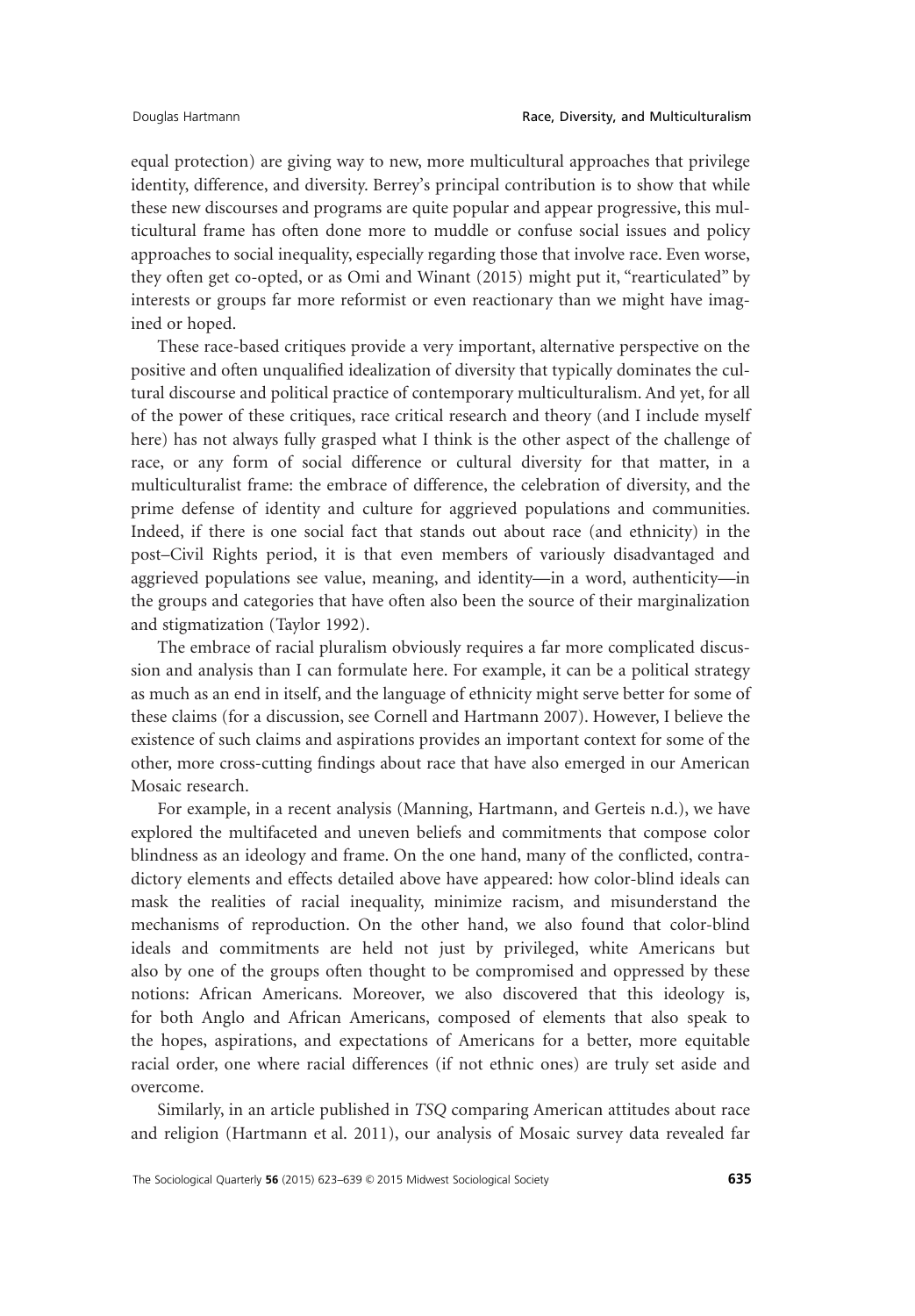more parallels and overlaps in how Americans saw both the challenges and benefits of these two, seemingly different and distinct forms of social difference than conventional accounts would predict. Essentially, it appears Americans believe that race brings (or has the potential to bring) the civic benefits often associated with religious pluralism, while religious differences are understood to pose many of the social challenges typically connected with race. Framed in this way, understandings of racial difference and diversity would seem to have much in common with the discourse of religious identity and pluralism that is the focus of other contributions to this special symposium (see also Edgell and Tranby 2010).

All of this is to suggest, once again, that what is revealed in the conflicted and deeply racialized discourse about diversity in the United States is both the promise and peril of multicultural movements and projects. Multiculturalism embodies our highest ideals and our biggest problems, our most embedded challenges, and our most persistent and unresolved cultural commitments, tensions, and ambivalences.

## **CONCLUSION: ON CONDITIONS, AMBIVALENCE, AND AMBIGUITY**

A full analysis of all the historical forces and cultural conditions that mark and define multiculturalism as a movement and project for thinking about diversity in contemporary societies as distinct from other, earlier modes of understanding and dealing with difference is a massive and still far-from-finished project. The minority rights revolution (Skrentny 2002); the evolution of racial politics and attitudes in the post–Civil Rights era (Bobo and Charles 2009; Omi and Winant 2015); the proliferation of migration, internationalization, and globalization (Kymlicka 2007); the emergence of neoliberalism (Harvey 2005; Goldberg 2009); the continued persistence and even, in some respects, accentuation, of social and racial inequities and injustices (Carter and Reardon 2014): these are all key historical precursors to and current conditions of the social phenomena we associate with multiculturalism. Yet, my claim and intended contribution in this article has been somewhat more basic or fundamental. It is that in many ways multiculturalism is not that new. In fact, it may be viewed as just the most recent manifestation of cultural pluralism identified by Horace Kallen (1924) at the beginning of the previous century. Our challenge, then, is to grasp the underlying tensions and complexities of liberal democratic thought and practice as they are played out in these new conditions. These tensions and ambiguities are deeply structured in the culture, and intensified, in the United States at least, because of the pervasive power and peculiarity of race.

Discussing deeply contested issues in American political discourse such as affirmative action a little over two decades ago, William Gamson (1992) suggested that it was not so much that individuals from different backgrounds are divided against each other in the United States (though there was and is much of that), but rather that Americans are all somewhat torn and divided within themselves. In short, American ideas and ideals are conflicted, our discourse itself somewhat divided. A similar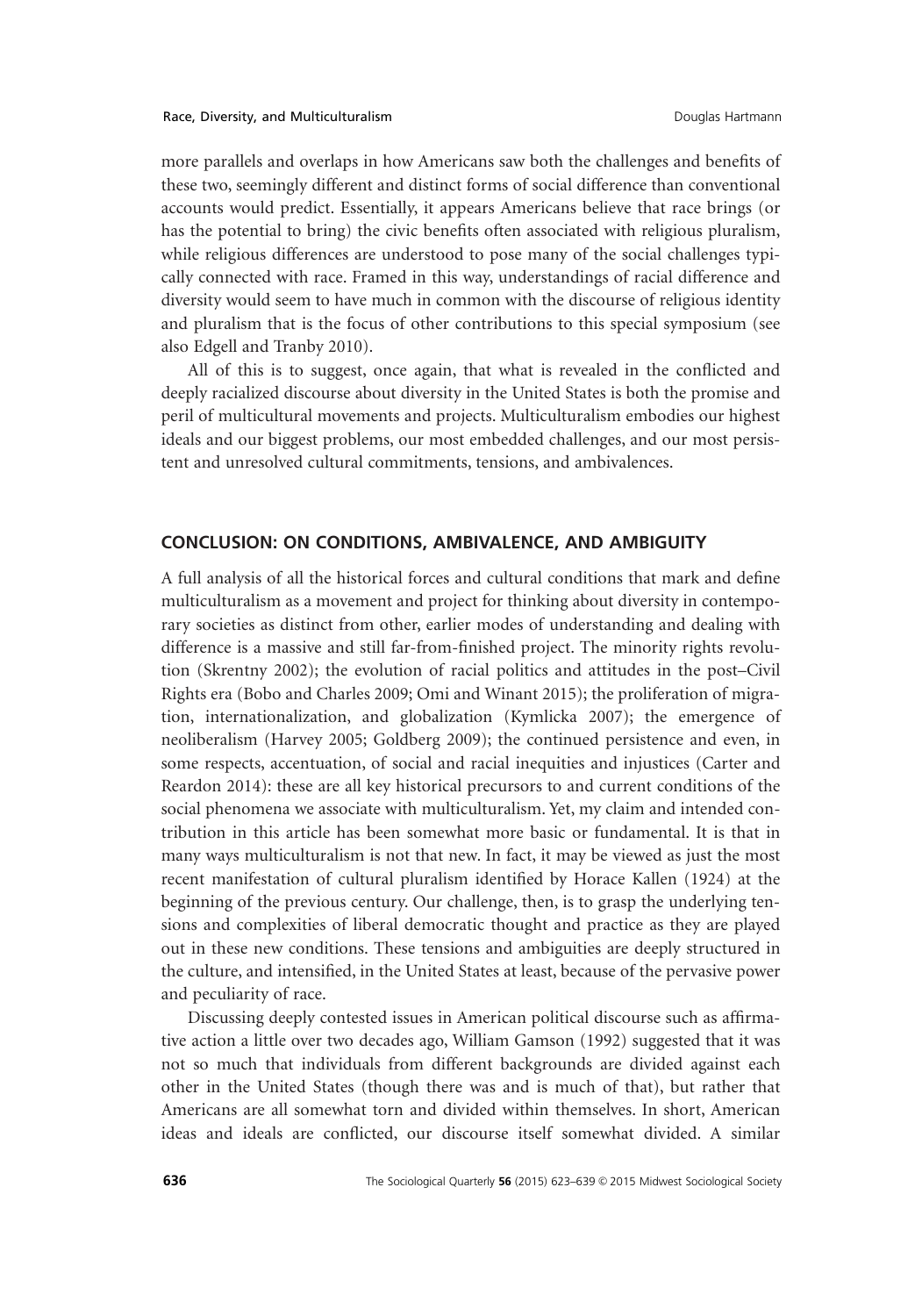argument can be made about multiculturalism as embodied in talk and thought about diversity in the United States.

The American Mosaic studies I have highlighted here reveal, I think, deep ambivalence, tension, and ambiguity in American understandings of difference and diversity. These complications are more than a matter of personal choice or individual agency. They are built into the structure of the discourse itself, into the ways Americans recognize both the strengths and complications, the costs and benefits in social difference. Multiculturalism seems conflicted and profoundly ambivalent—both upbeat and concerned, cosmopolitan and assimilationist, individualist and collectivist—precisely because it is composed of complexities and trade-offs, ambitions and ideals, more so than many critics have allowed. And the way in which race shapes and determines so much of this—overdetermines it, in many ways—serves to further expose and indeed heighten these ambivalences and contradictions.

It is in this sense that I have tried—following Peter Kivisto's lead—to suggest that multiculturalism is not only *at* a crossroads in the United States, but is itself a crossroads, a cultural space where, in the current historical moment, so many of our conflicting impulses and ideals about solidarity, belonging, and equality come together in such crosscutting, complicated ways. Grasping this cultural fact solves none of the actual, practical problems posed by diversity, any more than it makes good on the promise and potential of a new, more pluralist, differentiated, and expanded vision of social solidarity. However, it is an important first step in learning what it means to really deal with diversity and live with one another in the contemporary, interconnected world.

#### **REFERENCES**

Ahmed, Sara. 2007. "The Languages of Diversity." *Ethnic and Racial Studies* 30(2):235–56.

- Alexander, Jeffrey C. 2001. "Theorizing the 'Modes of Incorporation': Assimilation, Hyphenation, and Multiculturalism as Varieties of Civil Participation." *Sociological Theory* 19(3):237–49.
- American Mosaic Project. 2014. "Boundaries in the American Mosaic: Preliminary Findings Report, Summer 2014." Minneapolis: University of Minnesota, Department of Sociology. Retrieved November 14, 2014. (https://www.soc.umn.edu/assets/doc/BAMPreliminaryFindingsReport .pdf).
- Anderson, Margaret L. 1999. "Diversity without Oppression: Race, Ethnicity, Identity and Power." Pp. 5–20 in *Critical Ethnicity: Countering the Waves of Identity Politics*, edited by Robert H. Tai and Mary L. Kenyatta. Lanham, MD: Rowman & Littlefield.
- Bell, Joyce M. and Douglas Hartmann. 2007. "Diversity in Everyday Discourse: The Cultural Ambiguities of 'Happy Talk.'" *American Sociological Review* 72(6):895–914.
- Berrey, Ellen C. 2011. "Why Diversity Became Orthodox in Higher Education, and How It Changed the Meaning of Race on Campus." *Critical Sociology* 37(5):573–96.
- ——. 2015. *The Enigma of Diversity: The Language of Race and the Limits of Racial Justice*. Chicago, IL: University of Chicago Press.

The Sociological Quarterly **56** (2015) 623–639 © 2015 Midwest Sociological Society 637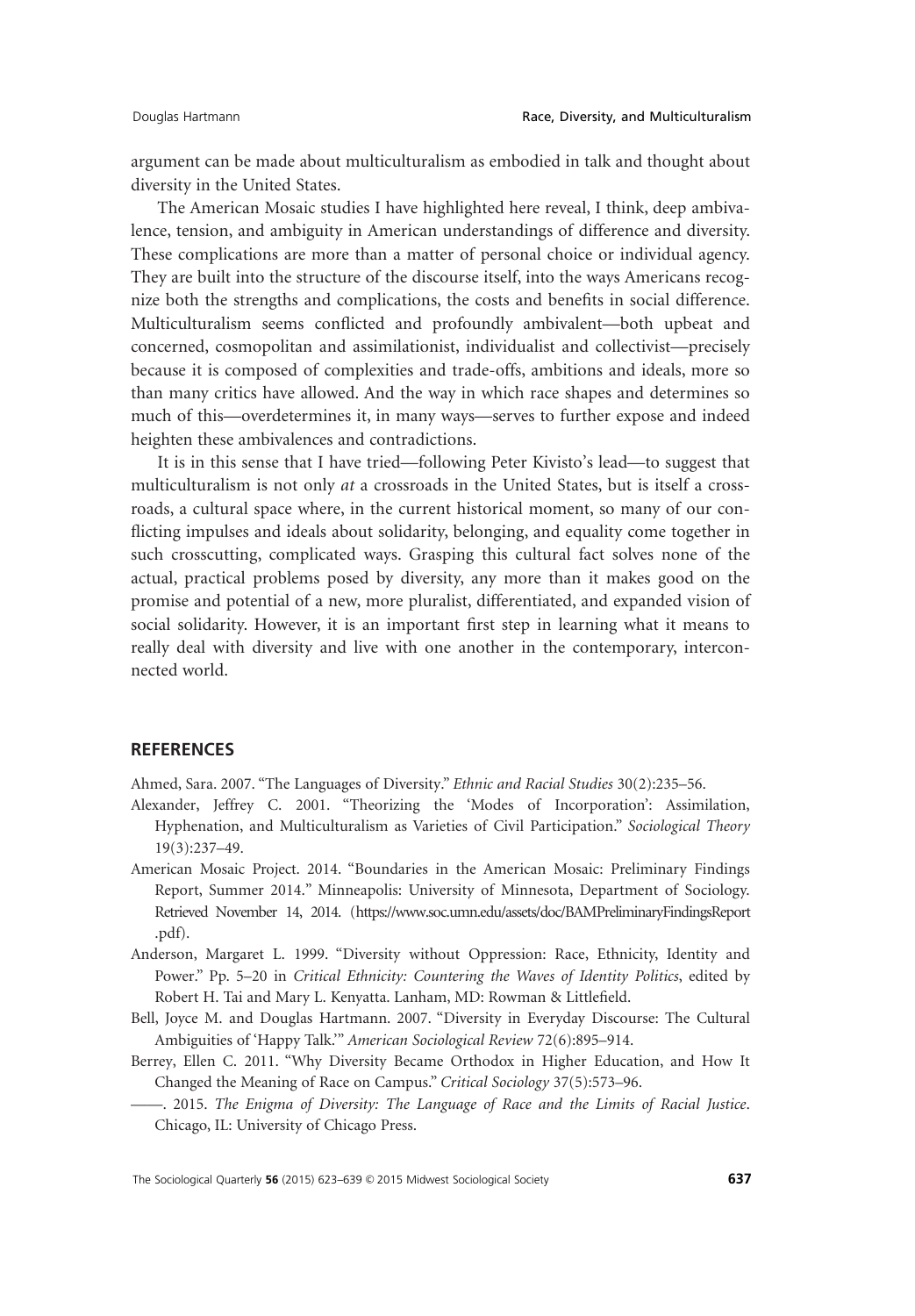- Bobo, Lawrence D. and Camille Z. Charles. 2009. "Race in the American Mind: From the Moynihan Report to the Obama Candidacy." *The ANNALS of the American Academy of Political and Social Science* 621(1):243–59.
- Bonilla-Silva, Eduardo. 2010. *Racism without Racists: Color-Blind Racism and the Persistence of Racial Inequality in the USA*. Boulder, CO: Rowman & Littlefield.
- Bryson, Bethany. 2005. *Making Multiculturalism: Boundaries and Meaning in U.S. English Departments*. Stanford, CA: Stanford University Press.
- Burke, Meghan. 2012. *Racial Ambivalence in Diverse Communities: Whiteness and the Power of Color-Blind Ideologies*. Lanham, MD: Lexington Books.
- Carr, Leslie G. 1997. *Colorblind Racism*. Thousand Oaks, CA: Sage.
- Carter, Prudence L. and Sean F. Reardon. 2014. "Inequality Matters." William T. Grant Foundation Paper, New York: William T. Grant Foundation.
- Cornell, Stephen and Douglas Hartmann. 2007. *Ethnicity and Race, Second Edition: Making Identities in a Changing World*. Thousand Oaks, CA: Pine Forge Press.
- Crenshaw, Kimberle W. 1997. "Colorblind Dreams and Racial Nightmares: Reconfiguring Racism in the Post-Civil Rights Era." Pp. 97–168 in *Birth of a Nation "Hood,"* edited by Toni Morrison and Claudia B. Lacour. New York: Pantheon.
- Croll, Paul R. 2007. "Modeling Determinants of White Racial Identity: Results from a New National Survey." *Social Forces* 86(2):613–42.
- Edgell, Penny and Eric Tranby. 2010. "Shared Visions? Diversity and Cultural Membership in American Life." *Social Problems* 57(2):175–204.
- Eliasoph, Nina. 1999. " 'Everyday Racism' in a Culture of Political Avoidance: Civil Society, Speech, and Taboo." *Social Problems* 46(4):479–502.
- Embrick, David G. 2005. "Race-Talk with the Workplace: Exploring Ingroup/Outgroup and Public/Private Dimensions." *Journal of Intergroup Relations* 32(1):3–18.
- ——. 2011. "The Diversity Ideology in the Business World: A New Oppression for a New Age." *Critical Sociology* 37(5):541–56.
- Faist, Thomas. 2009. "Diversity—A New Mode of Incorporation?" *Ethnic and Racial Studies* 32(1):171–90.
- Gamson, William A. 1992. *Talking Politics*. Cambridge, England: Cambridge University Press.
- Gerteis, Joseph, Douglas Hartmann, and Penny Edgell. n.d. "Optimism and Ambivalence in American Diversity Discourse". Unpublished paper.
- Goldberg, David Theo. 2009. *The Threat of Race: Reflections on Racial Neoliberalism*. Malden, MA: Wiley.
- Hartmann, Douglas and Joyce Bell. 2011. "Race-Based Critical Theory and the 'Happy Talk' of Diversity in America." Pp. 259–77 in *Illuminating Social Life: Classical and Contemporary Theory Revisited*. 5th ed., edited by Peter Kivisto. Los Angeles, CA: Sage/Pine Forge.
- Hartmann, Douglas and Joseph Gerteis. 2005. "Dealing with Diversity: Mapping Multiculturalism in Sociological Terms." *Sociological Theory* 23(2):218–40.
- Hartmann, Douglas, Joseph Gerteis, and Paul Croll. 2009. "An Empirical Assessment of Whiteness Theory: Hidden from How Many?" *Social Problems* 56(3):403–24.
- Hartmann, Douglas, Daniel Winchester, Penny Edgell, and Joseph Gerteis. 2011. "How Americans Understand Racial and Religious Difference: A Test of Parallel Items from A National Survey." *The Sociological Quarterly* 52(3):323–45.

Harvey, David. 2005. *A Brief History of Neoliberalism*. New York: Oxford University Press.

Kallen, Horace. 1924. *Culture and Democracy in the United States*. New York: Boni and Liveright.